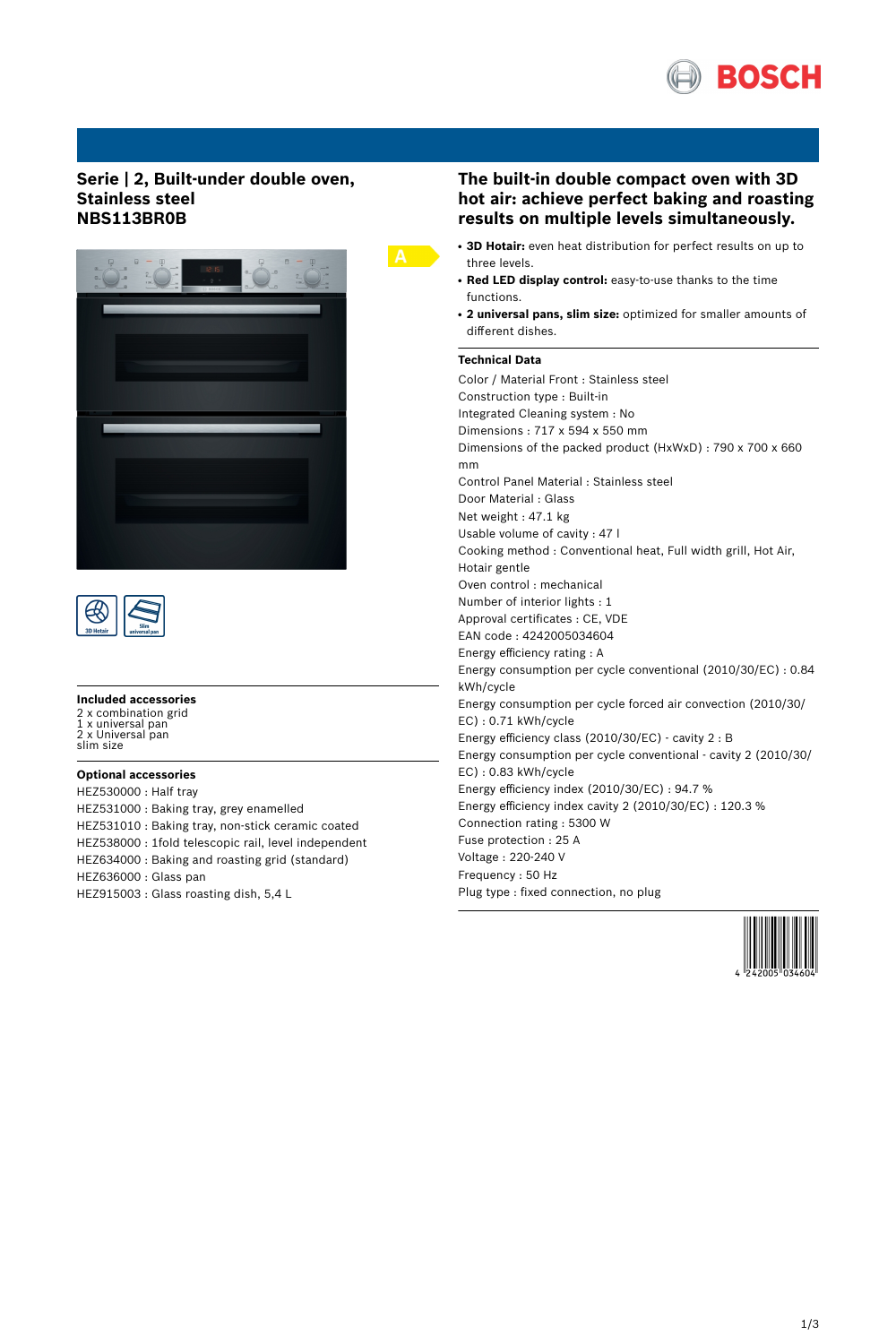

**Serie | 2, Built-under double oven, Stainless steel NBS113BR0B**

**The built-in double compact oven with 3D hot air: achieve perfect baking and roasting results on multiple levels simultaneously.**

#### **Design**

- LED-Display Control (Red)
- Interior halogen light
- Rotary dial, round
- Straight bar handle

#### **Features**

- Automatic start
- Heating-up indicator - Control panel lock
- Electronic clock timer

#### **Top oven additional features**

- Cavity volume: <sup>34</sup> litre capacity
- 3 shelf positions
- Cavity (inner surface) top: Enamel grey
- Door hinge small cavity: Drop down oven door
- Full glass inner door

### **Main oven additional features**

- Cavity volume: <sup>47</sup> litre capacity
- Door hinge big cavity: Drop down door
- Full glass inner door

#### **Top oven**

- Oven with <sup>3</sup> heating methods: conventional top/bottom heat, Large-area grill, Small area grill
- Temperature range <sup>50</sup> °C <sup>275</sup> °C

#### **Main oven**

- Oven with <sup>4</sup> heating methods: 3D Hotair, conventional top and bottom heat, full width variable grill, Hotair gentle
- Temperature range <sup>50</sup> °C <sup>275</sup> °C
- Fast pre-heating function

#### **Accessories**

- <sup>2</sup> <sup>x</sup> combination grid, <sup>1</sup> <sup>x</sup> universal pan, <sup>2</sup> <sup>x</sup> Universal pan, slim size

#### **Performance/technical information**

- Energy efficiency rating (acc. EU Nr. 65/2014): <sup>B</sup> (at <sup>a</sup> range of energy efficiency classes from A+++ to D) Energy consumption per cycle in conventional mode: 0.83 kwh Number of cavities: Top Cavity Heat source: electrical
- Energy efficiency rating (acc. EU Nr. 65/2014): <sup>B</sup> (at <sup>a</sup> range of energy efficiency classes from A+++ to D) Energy consumption per cycle in conventional mode: 0.83 kWh Energy consumption per cycle in fan-forced convection mode: 0.71 kwh

Number of cavities: Main Cavity

- Heat source: electrical
- Total connected load electric: 5.3 KW
- Nominal voltage: <sup>220</sup> <sup>240</sup> <sup>V</sup>
- Appliance dimension (hxwxd): 717 mm x 594 mm x 550 mm
- Niche dimension (hxwxd): <sup>720</sup> mm <sup>720</sup> mm <sup>x</sup> <sup>560</sup> mm <sup>568</sup> mm x 550 mm
- Please refer to the dimensions provided in the installation manual